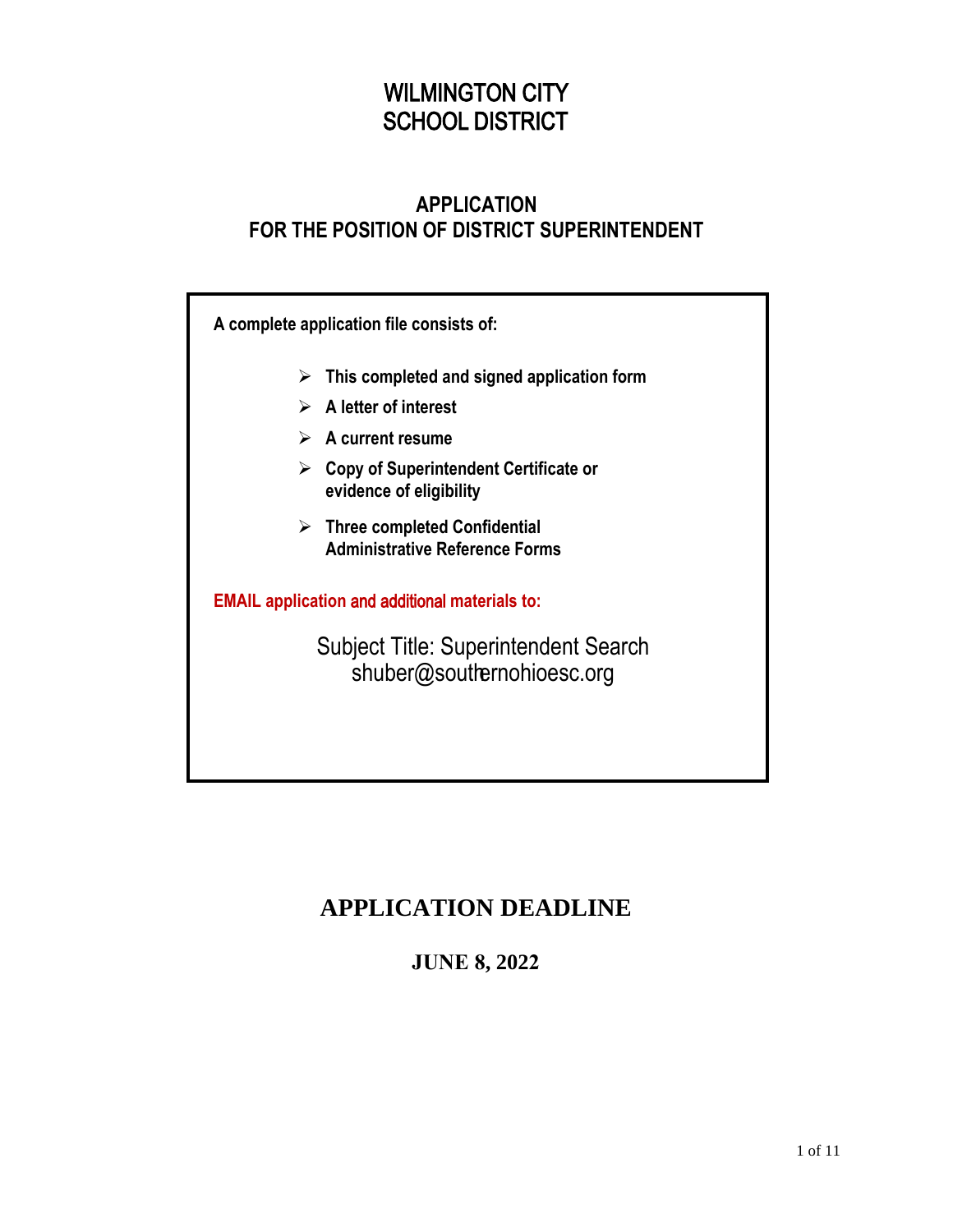## EMPLOYMENT APPLICATION

# **SUPERINTENDENT**

# WILMINGTON CITY SCHOOLS

#### **1. General Information**

| Name:                  |      |      |       |        |
|------------------------|------|------|-------|--------|
|                        | Last |      | First | Middle |
| <b>Street Address:</b> |      |      |       |        |
| City, State, Zip:      |      |      |       |        |
|                        |      |      |       |        |
| Office Phone:          |      | Ext. |       |        |
| Email Address:         |      |      |       |        |

### **2. Professional Training**

| <b>Colleges/Universities Attended</b><br>(List highest degree first) | <b>State</b><br>(2-Letters) | <b>Degree</b> | Year | <b>Major</b> | <b>Minor</b> |
|----------------------------------------------------------------------|-----------------------------|---------------|------|--------------|--------------|
|                                                                      |                             |               |      |              |              |
|                                                                      |                             |               |      |              |              |
|                                                                      |                             |               |      |              |              |
|                                                                      |                             |               |      |              |              |
|                                                                      |                             |               |      |              |              |
|                                                                      |                             |               |      |              |              |
|                                                                      |                             |               |      |              |              |
|                                                                      |                             |               |      |              |              |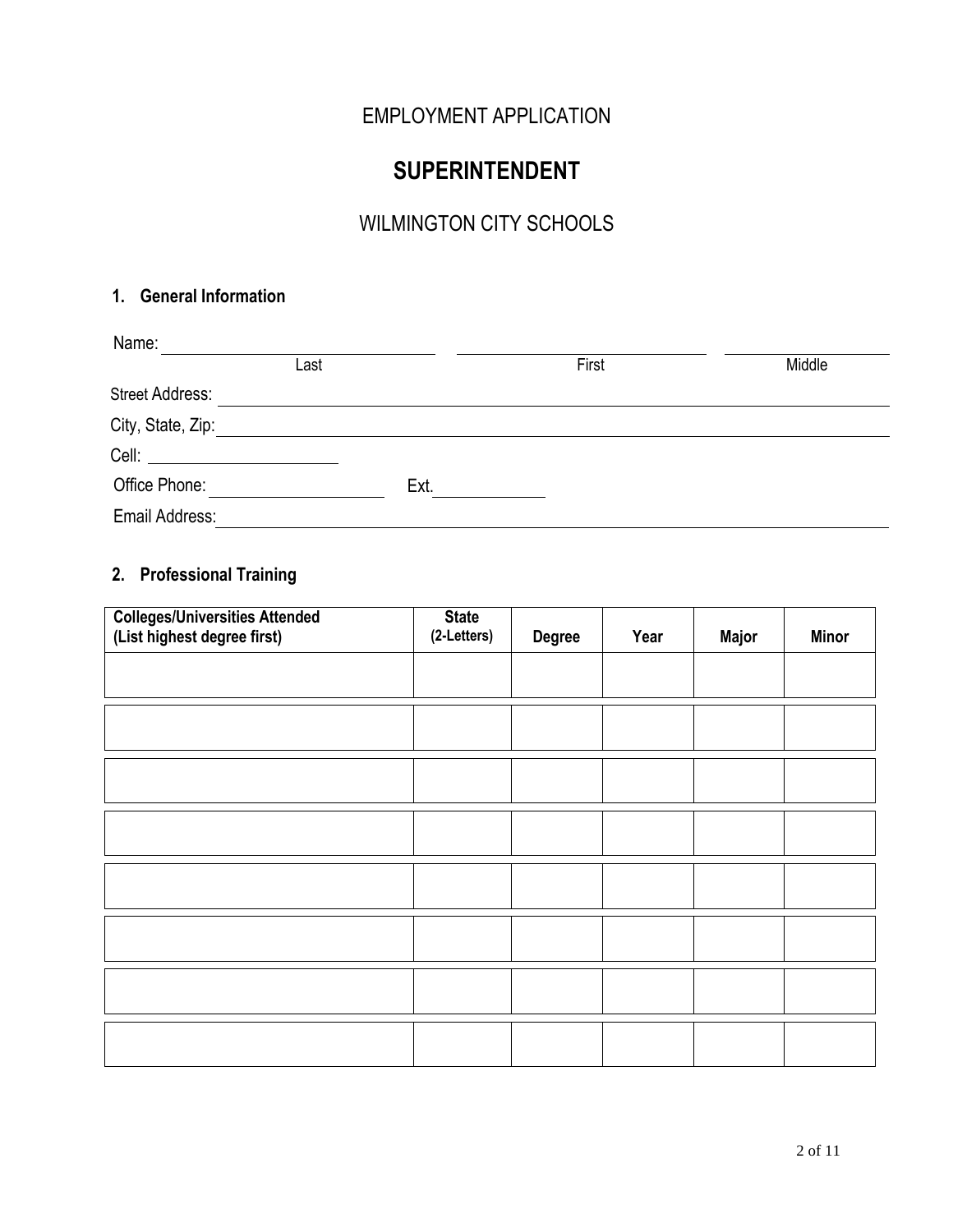# **3. Teaching and Administrative Experience (in reverse chronological order)**

| No. Years | <b>Dates</b> | <b>Assignment</b> | <b>School District &amp; Address</b> |
|-----------|--------------|-------------------|--------------------------------------|
|           | From:        |                   |                                      |
|           | To:          |                   |                                      |
|           | From:        |                   |                                      |
|           | To:          |                   |                                      |
|           | From:        |                   |                                      |
|           | To:          |                   |                                      |
|           | From:        |                   |                                      |
|           | To:          |                   |                                      |

### **4. Types of Certificates You Hold**

| <b>Types of Certificates You Hold</b> | <b>Effective Dates</b> |
|---------------------------------------|------------------------|
|                                       |                        |
|                                       |                        |
|                                       |                        |
|                                       |                        |
|                                       |                        |
|                                       |                        |

#### **5. Current School Information**

| Are you presently under contract to another district? | Yes<br>No         |
|-------------------------------------------------------|-------------------|
| If yes, when does your contract expire?               |                   |
| Name of District:                                     | County:           |
| Your Position:                                        | Enrollment A.D.M. |
| Number of Certified Employees Supervised:             |                   |
| Number of Classified Employees Supervised:            |                   |
| <b>Current Salary:</b>                                | Salary Expected:  |
| <b>Current Fringe Benefits:</b>                       |                   |
| Date available for employment:                        |                   |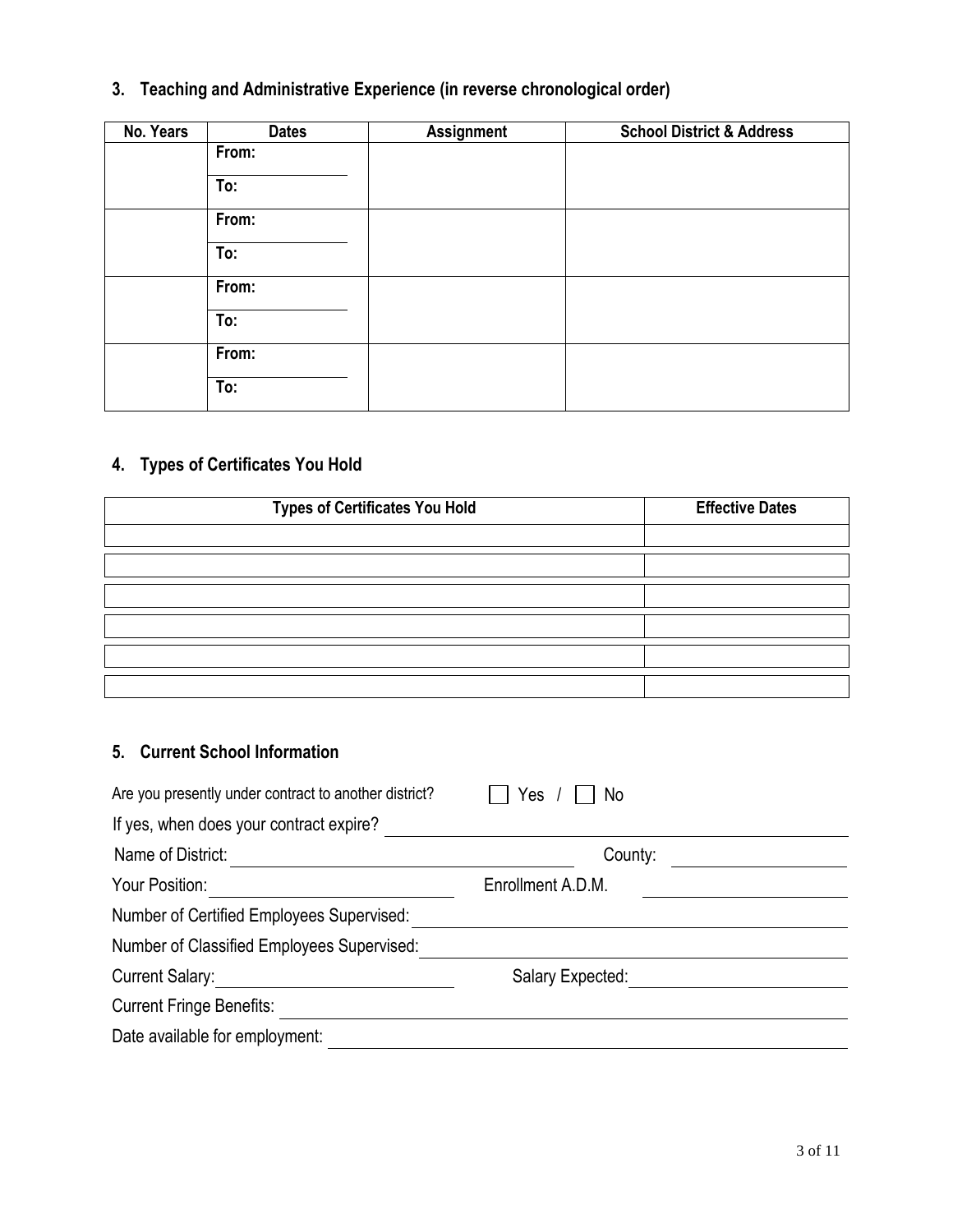#### **6. Military Experience**

 $Years from:$  to:  $\overline{\qquad \qquad}$  to:  $\overline{\qquad \qquad}$ 

Branch of Service:

### **7. List professional organizations to which you belong.**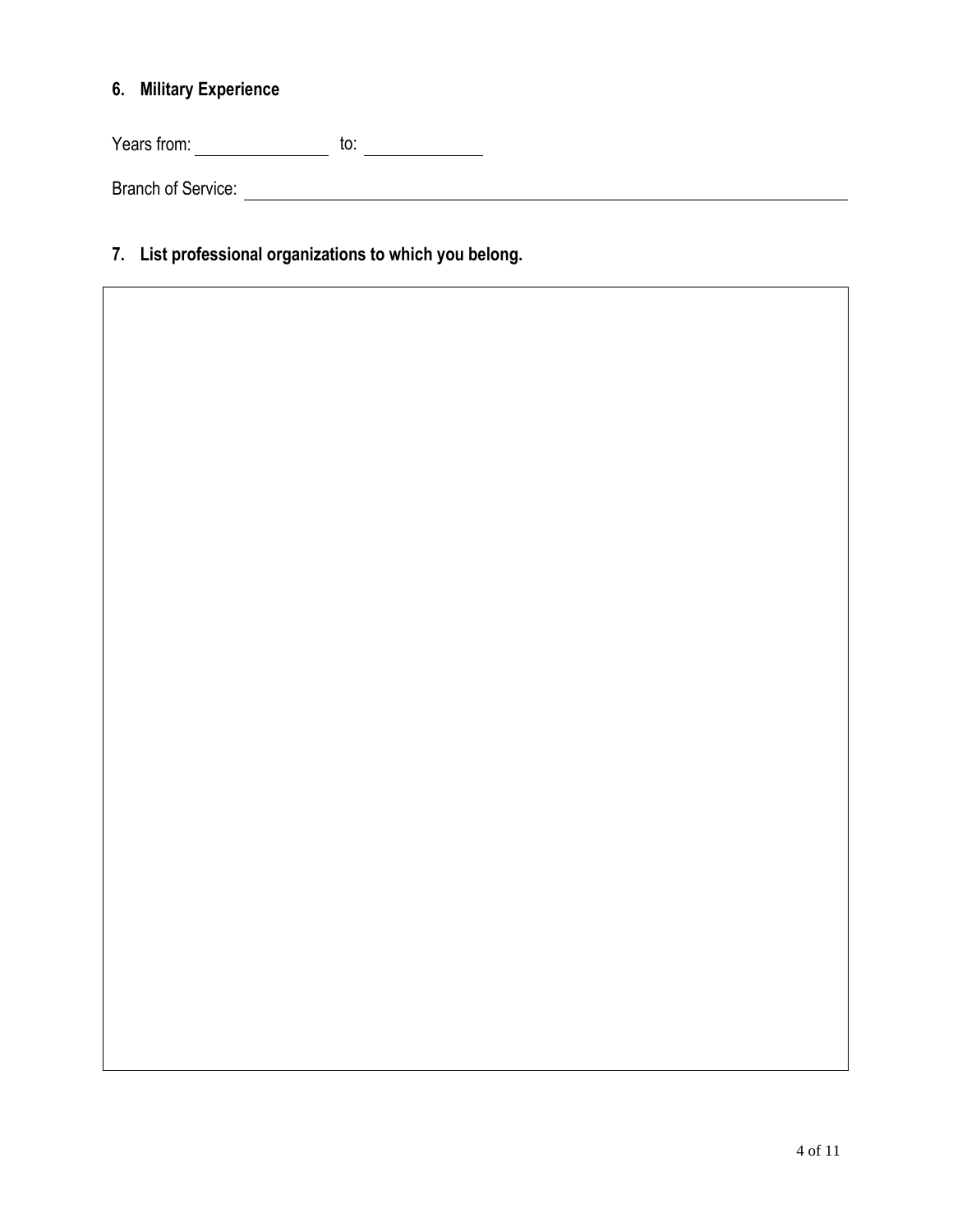**8. List civic and community groups to which you belong and in which you are a participant.**

**9. Briefly discuss your educational philosophy and how the characteristics of this management style will benefit** Wilmington City **Schools.**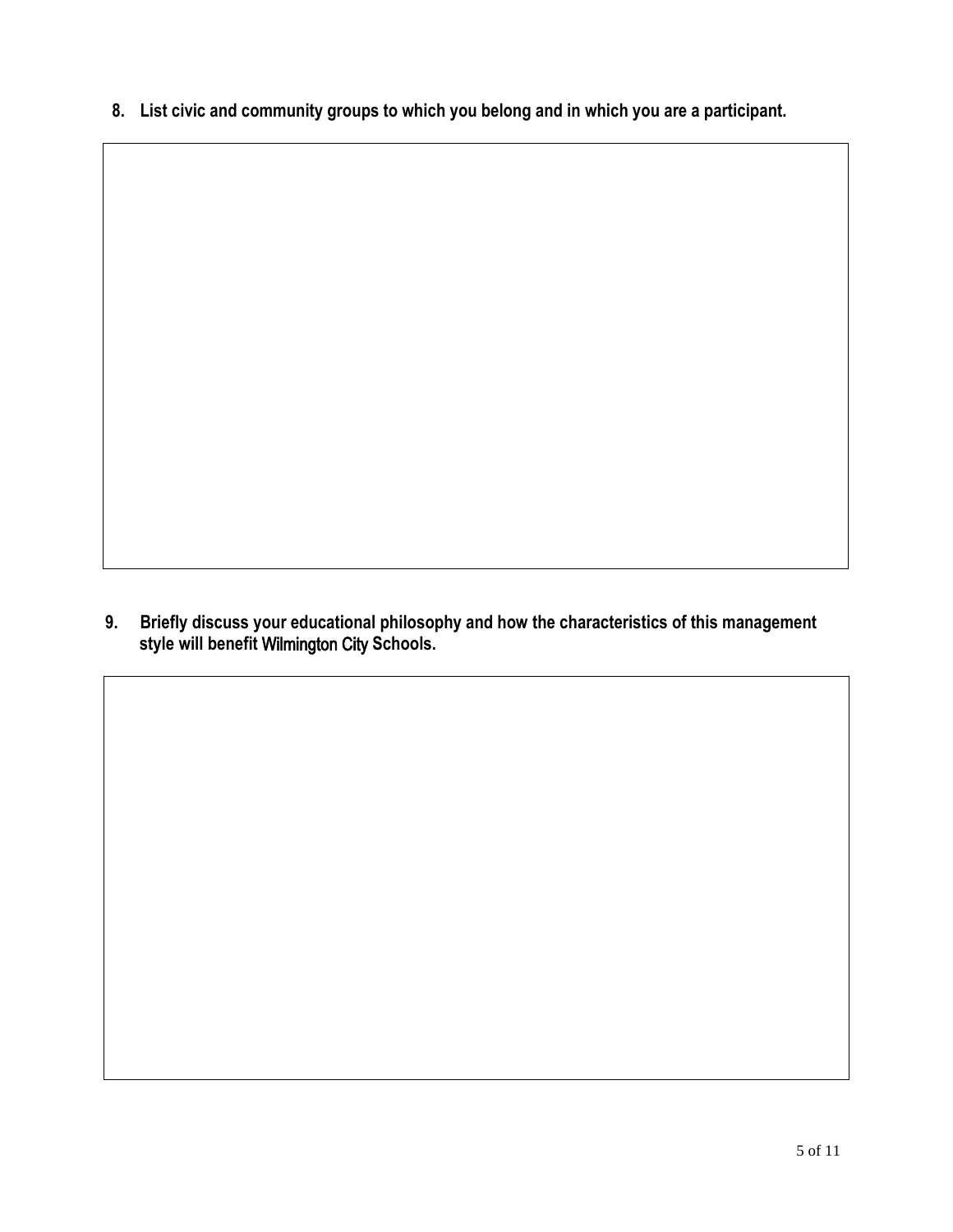### **10. What experience have you had in retaining quality educators in a school environment?**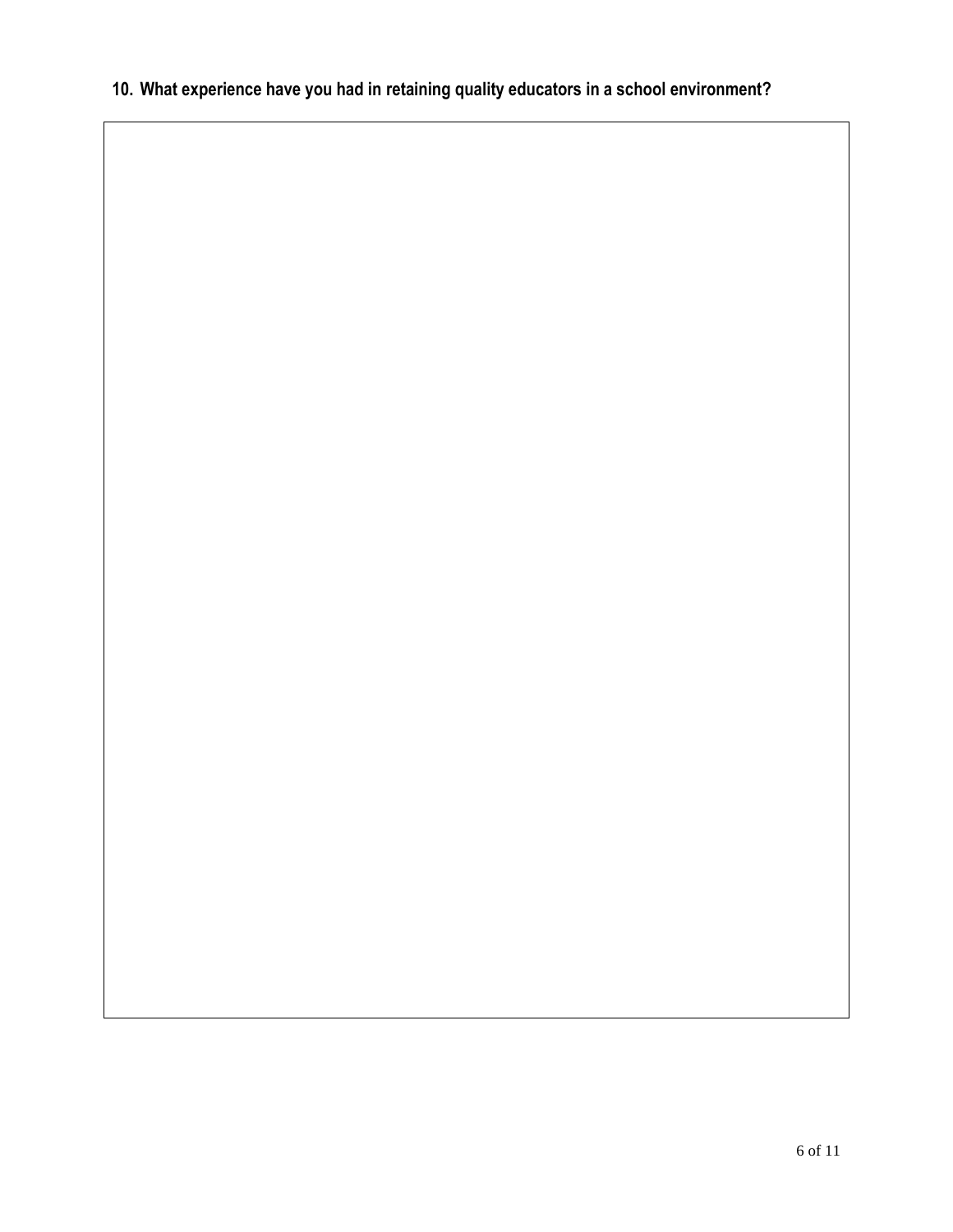**11. What experience have you had with school funding campaigns, levies, or bond issues? Please describe your philosophy of fiscal management.**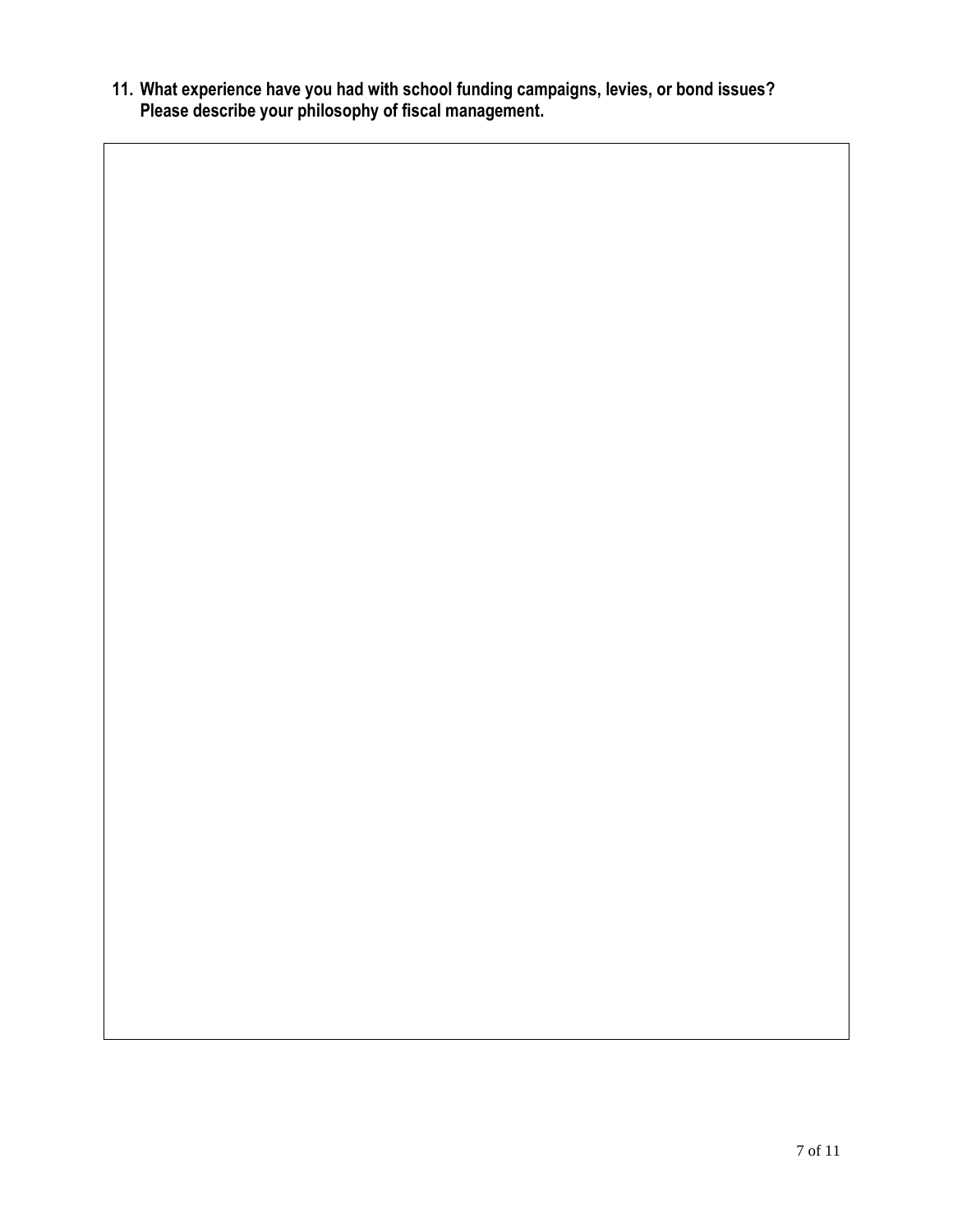# **12. What do you believe the Superintendent's role is in the community?**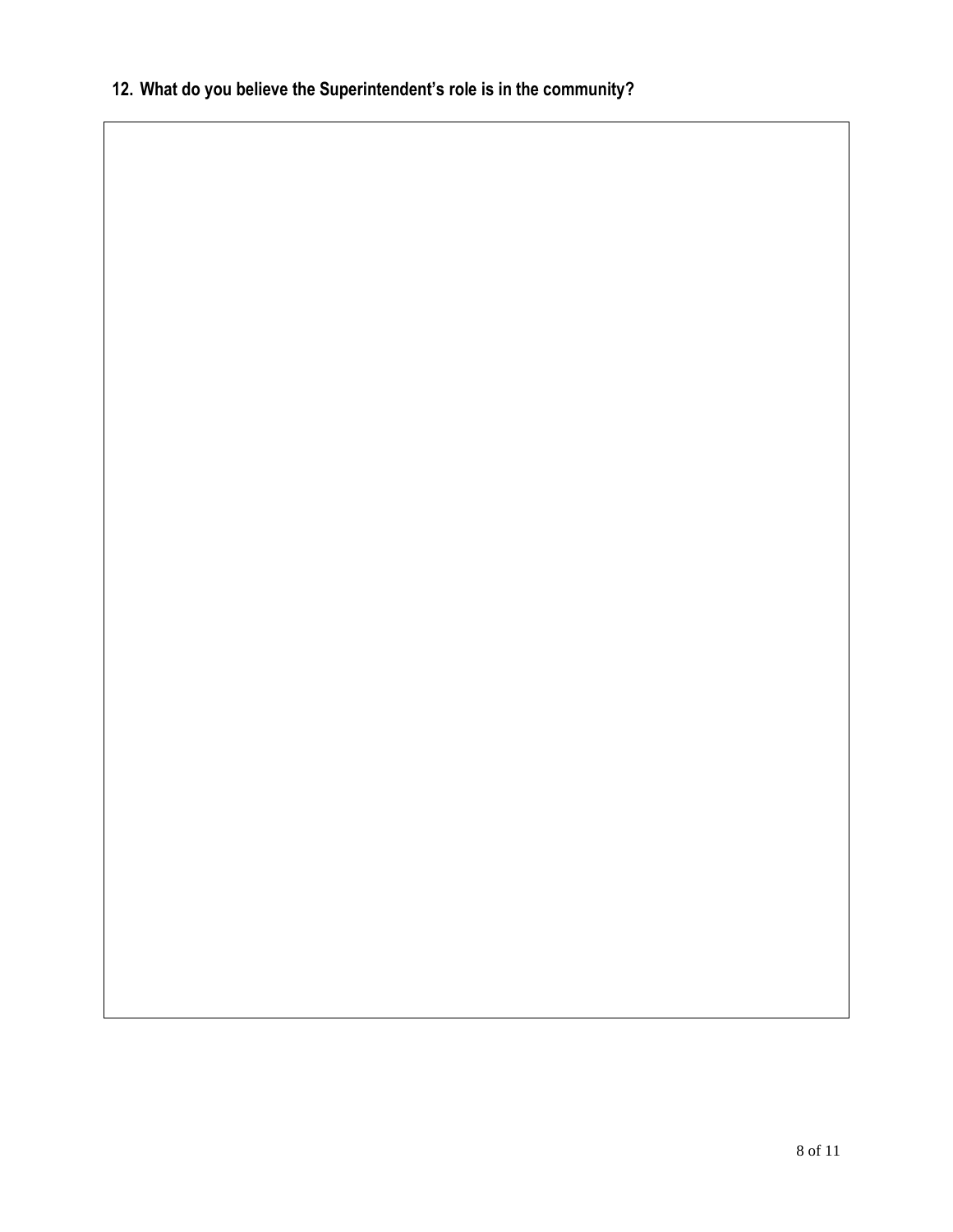**13. Briefly describe your conflict resolution skills and methods for developing a cohesive management team.**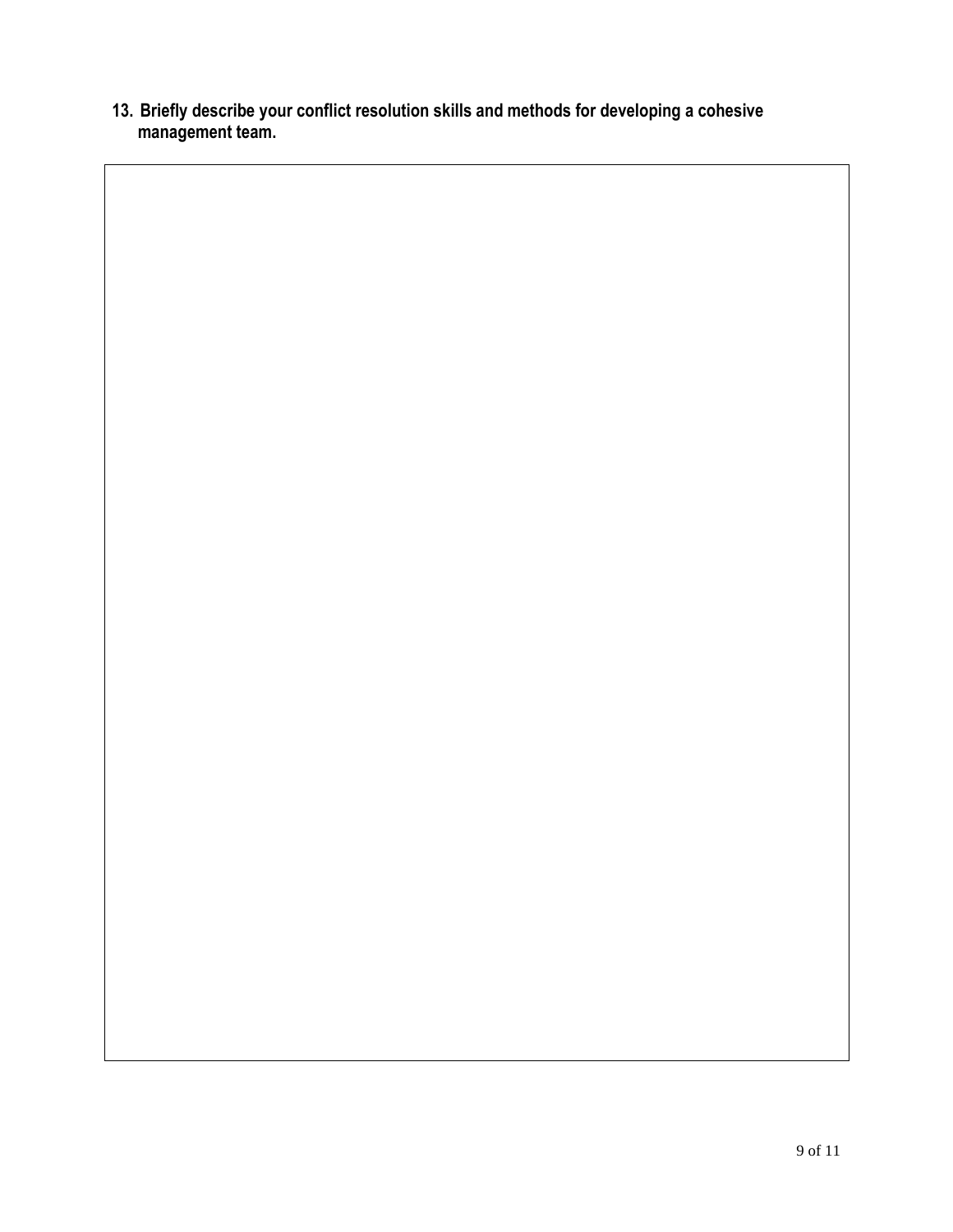#### **AUTHORIZATION FOR RELEASE OF INFORMATION TO THE SOUTHERN OHIO EDUCATIONAL SERVICE CENTER and** WILMINGTON CITY **SCHOOLS**

The Wilmington City School Board and the Southern Ohio Educational Service Center have my permission to contact my present/previous employers, references, or other agencies when necessary.

Pursuant to Sections 3319.30 and 109.57 of the Revised Code, the Board of Education of the School District does initiate an investigation by the Superintendent of the Bureau of Criminal Identification and Investigation of the State of Ohio (hereafter B.C.I.& I.) for all new employees to verify that no person has been convicted of or pleaded guilty to certain criminal offenses. Your response to the following questions is therefore required: Have you ever been charged with, convicted or pleaded guilty to any felony, or misdemeanor or a violation of criminal section of the Ohio Revised Code, any comparable statute or ordinance of the United State or any other state or municipality, (any offence of violence, theft offense, any drug abuse or any sex offense?)

# $\bigcap$  NO  $\bigcap$  YES

Have you ever had garnishment of wages or bankruptcy  $\bigcirc$  NO  $\bigcirc$ YES if yes, to either question, explain on a separate attachment.

#### **Read Carefully**

Due to the length of time required for completion of the records check, it may occasionally be necessary for the Board of Education to employ a person prior to the Board of Education having received the results of the criminal records investigation. In these cases, the Board of Education shall rely on the applicant information provided in the employment application. However, by signing this document I specifically agree that if I am employed by the Board of Education prior to its receipt of a response from B.C.I.&I., my employment shall be contingent upon subsequent receipt by the Board of Education of a report from B.C.I.&I., which is consistent with my answer to the above question. In the event I have been employed prior to the Board of Education having received a report from B.C.I.&I., and a subsequent report from B.C.I.&I. is received which is not consistent with my answer to the above question, I specifically agree that the action of the Board of Education employing me shall void without any further act by either party, and that my employment will terminate without the necessity of proceedings to formally terminate my contract of employment.

I, the undersigned, do authorize the Veterans Administration, any and all branches of the United States Military, active and reserve, Educational Institutions, Medical Doctors, Insurance Companies, State and Federal Tax Bureaus, and Credit Bureaus to furnish the Southern Ohio Educational Service Center, Wilmington, Ohio, with any and all available information regarding me in order that they may determine my suitability for employment. Further, I understand my rights under Title 5, United States Code, Section 552a, the Privacy Act of 1974, with regard to access and disclosure of records, and I waive those rights with the understanding that information furnished will be used by the Southern Ohio Educational Service Center and/or the Wilmington City School District with the selection process for employment for any position applied for.

I, the undersigned, certify that the information given in this application is true in all respects, and I agree that if the information given is found to be false in any way, it shall be considered sufficient cause for denial of my employment application, employment or discharge. Any person who knowingly makes a false statement is guilty of falsification under section 2921.13 of the revised code, which is a misdemeanor of the first degree. I authorize the use of any information in the application to verify my statement, and I authorize past employers, all references and any other person to answer all questions asked concerning my ability, character, reputation, and previous employment record. I release all such persons from any liability or damages on account of having furnished such information. I authorize the Wilmington City School Board and the Southern Ohio Educational Service Center to investigate all statements contained in this application.

I, the undersigned, authorize the release of any records/information necessary to support/refute any item in my employment application whether the release of such information is public, private or of a confidential nature.

Additionally, I, the undersigned, authorize the Southern Ohio Educational Service Center, Wilmington, Ohio, or its designee, to make inquiry of my present and past employers regarding my employment dates, quality of work, dependability, whether I appeared for work, and eligibility for re-hire.

Further, I the undersigned, acknowledge the Southern Ohio Educational Service Center will be contacting references I have provided on this questionnaire, as well as the school/postsecondary and professional educational services information I have provided.

I, the undersigned, agree to indemnify and hold harmless the person to whom this request is presented and its agents and employees, from and against all claims, damages, losses and expenses, including reasonable attorney fees, arising out of or by reason of complying with this request.

**I certify that the information provided on this application is true to the best of my knowledge.** 

**Signature:** Date:

**By checking this box, I acknowledge that I have typed my signature and it will be used as my electronic signature for this application.**